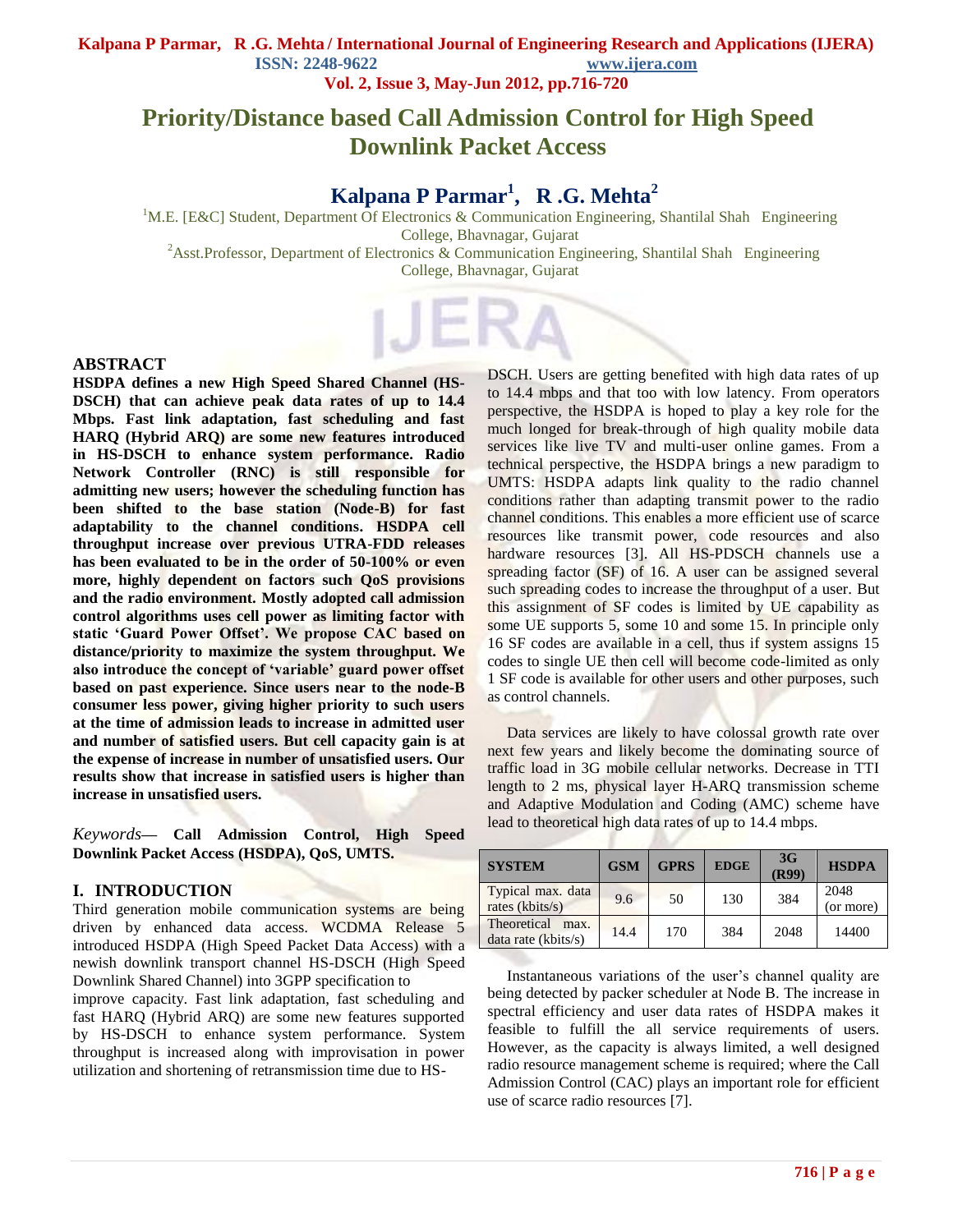#### **Vol. 2, Issue 3, May-Jun 2012, pp.716-720**

 Call Admission Control decides whether to accept a new connection request or not. CAC is a powerful tool which guarantees QoS by limiting the load entering the network and by verifying if enough resources are available to satisfy the requested performance requirements of a new call without penalizing the connections already in progress.

 If only best effort traffic with no strict QoS requirements are transmitted on HSDPA, then the admission control algorithm can be made fairly simple by only checking the availability of RNC and Node B hardware resources to serve a new HSDPA user. If more demanding services with stricter QoS requirements are considered for HSDPA, then a more advanced admission control algorithm is needed to ensure that the QoS requirements for existing HSDPA users in the cell as well as the requirements of the new user can be fulfilled after the potential admission. In this paper the algorithm proposed is Adaptive Guard Power based Call Admission Control (CAC) in HSDPA which will increase the number of admitted calls while maintaining the satisfactions ratio (i.e. number of admitted users that do not experience actual QoS degradation).

This paper is organized as follows: in Section II we introduce Radio Resource Management in HSDPA, in Section III we derive call admission control scenario using adaptive guard power based CAC; and performance analysis and results are discussed in Section IV. Finally, our conclusions are presented in Section V.

#### **II. RADIO RESOURCE MANAGEMENT IN HSDPA**

In wireless networks resource management algorithms define the way the system assigns the scarce radio resources. In HSDPA, this management is made through algorithms located on the RNC as well as on the Node-B. In R99, transport channels are terminated at RNC whereas in HSDPA additional intelligence in the form of a Medium Access Control (MAC) layer is installed at Node B. This leads to faster retransmission and thus shorter delay.



Fig.1 R99 and R5 HSDPA Retransmission Control

 HSDPA admission control is different from the Release 99 dedicated channel (DCH) admission control algorithms, since HSDPA relies on a shared channel concept. Figure 2 shows a schematic overview of the most essential HSDPA RRM algorithms at the RNC and the Node B.



Fig.2 Most Relevant RRM algorithms

 Power control algorithms decide the optimal amount of power that should be used to transmit signals between the Node B and UE. As the user moves from coverage area of one cell to coverage area of another cell, there is a need for user to be shifted from one Node B to another Node B which is taken care by Mobility Management. Admission control decided whether a new call or handoff call can be accepted or not based on amount of available power. High-speed shared control channel (HS-SCCH) power control is needed to minimize the power overhead while guaranteeing reliable reception. Finally, which user receives (or transmits) data at any given time interval is decided by packer scheduling algorithm (MAC-hs). TTI reduction from 10 ms in UMTS Rel'99 to 2 ms in Rel'5 (HSDPA) allows the packet scheduler to better exploit the varying channel conditions of different users. A well designed MAC-hs packet scheduler is able to maximize cell capacity while ensuring an attractive end user experience  $[5]$ . The  $3<sup>rd</sup>$  generation partnership project only defines the interfaces and minimum UE performance requirements. Hence, network equipment manufacturers can individually design their Node B and RNC RRM algorithms according to market demands [5].

#### **III. CALL ADMISSION CONTROL IN HSDPA**

Call Admission Control (CAC) mechanism is essential to determine the level of adequate traffic load in a cell such that the minimum service requirements of users are guaranteed. In HSDPA, CAC also decides whether UEs will be served with HS-PDSCH or with the DCH. The admission control mechanism is situated at the RNC.

 HSDPA adapts link quality to the radio channel conditions rather than adapting transmit power to the radio channel conditions. This enables a more efficient use of scarce resources like transmit power. Transmit power is key limiting factor in HSDPA and hence CAC is based on available power.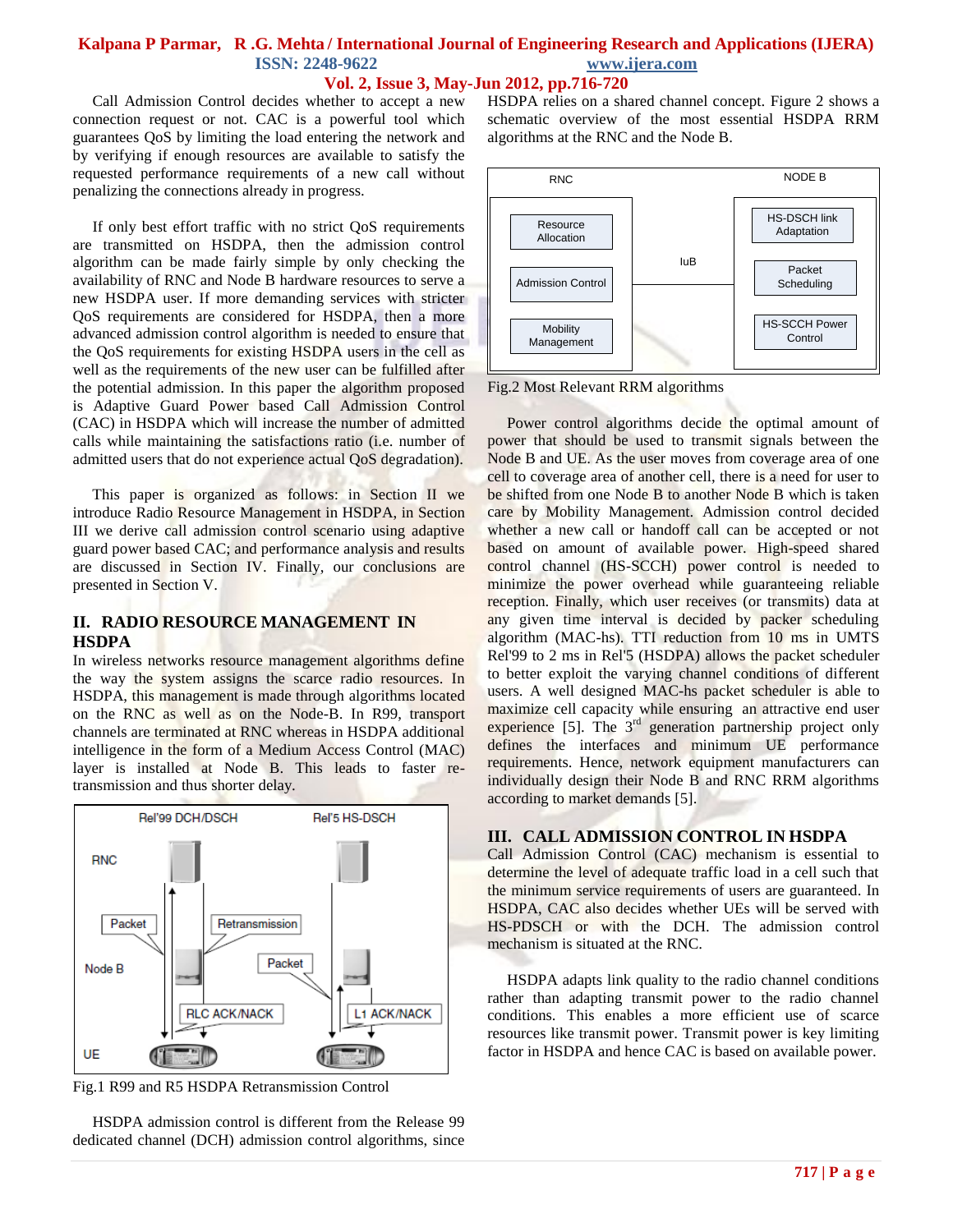

Fig.3 Base Station Power Distribution

 Usually the base station (Node B) will contain a set of diverse transport channels, e.g. common channel (FACH and RACH) for voice services, dedicated channel (DCH) and HS-DSCH simultaneously. HS-DSCH can use the power which is leftover after satisfying common channels and DCH channels, as shown in figure 3. Thus, the available power of HS-DSCH is not a constant value and varies based on the channel conditions of other channels within base station.

 RNC gets total average carrier transmit power and the non-HSDPA transmit power information from Node B. Using these two power measurements, RNC computes the amount of available HSDPA transmit power in the cell. HS-DSCH power required to serve all the existing HSDPA users in the cell with their guaranteed bit rates is also provided by Node B to RNC.

 CAC process starts from new user requesting HSDPA access by sending Ec/N0 measurement report to the RNC on a common pilot channel (CPICH). Ec/N0 measurement is used by the RNC to estimate the HS-DSCH signal quality of the new user. Given these inputs– together with the user's QoS attributes – the RNC can calculate whether there is HSDPA capacity available to allow the new user access without violating the QoS requirements for the existing users in the cell. Finally, note that the non- HSDPA power measurement from the Node B can also be used for conventional powerbased admission control of the Release 99 channels that coexist on the same carrier [5].

 Here we are proposing a call admission control algorithm based on average CQI perceived by the user coupled with user's position. We are also modifying the way power offset value are calculated.

 We use a priority/distance based HSDPA admission control algorithm, which is a modified version of [3]. In this approach a new user is admitted only if it can be served with its Guaranteed Bit Rate without degrading the QoS of all other users with the same or higher priority and with same or less distance. P<sub>HSDPA</sub>, total power available for HSDPA, is calculated at RNC using information provided by Node B. Average HS-DSCH power allocated to user *j* is estimated as

$$
Pj = \frac{1}{N} \sum_{m=1}^{M_j} P'j(m)
$$
 (1)

where  $P'_{i}(m)$  is the allocated transmission power in the m<sup>th</sup> TTI where the user was scheduled, and  $M_j$  is the number of TTIs user *j* was scheduled out of the N TTIs. When code multiplexing is used, we proportionally adjust *P'j(m)* according to the multi codes assigned to user *j* during that TTI. The average bit rate provided to user *j* over N TTIs is

$$
Rj = \frac{1}{N * T_{tti}} \sum_{m=1}^{M_j} Bj(m) * Aj(m)
$$
 (2)

Here  $B_j(m)$  is the transport block size (TBS) of the m<sup>th</sup> transmission to the user. Notice that it is not the actual PDU size that goes into the transport block. If the user does not have enough data to send then much of the transport block could be empty and the user will be experiencing a much less average bit rate than the provided bit rate.  $A_i(m) = 1$  if an ack was received from the user and zero otherwise. Given (1) and (2) the required power to provide all the users with their Guaranteed Bit Rate can be approximated as,

$$
P(x) = Pj \frac{GBR_j}{R_j} \tag{3}
$$

where *GBR<sup>j</sup>* is the Guaranteed Bit Rate for user *j*. Now let the target bit rate and priority of the new user be denoted *GBRnew* and *SPInew*. Let *Pnew, and PSCCH* be the estimated power required to serve the new user and the estimated power required for transmitting HS-SCCH respectively.

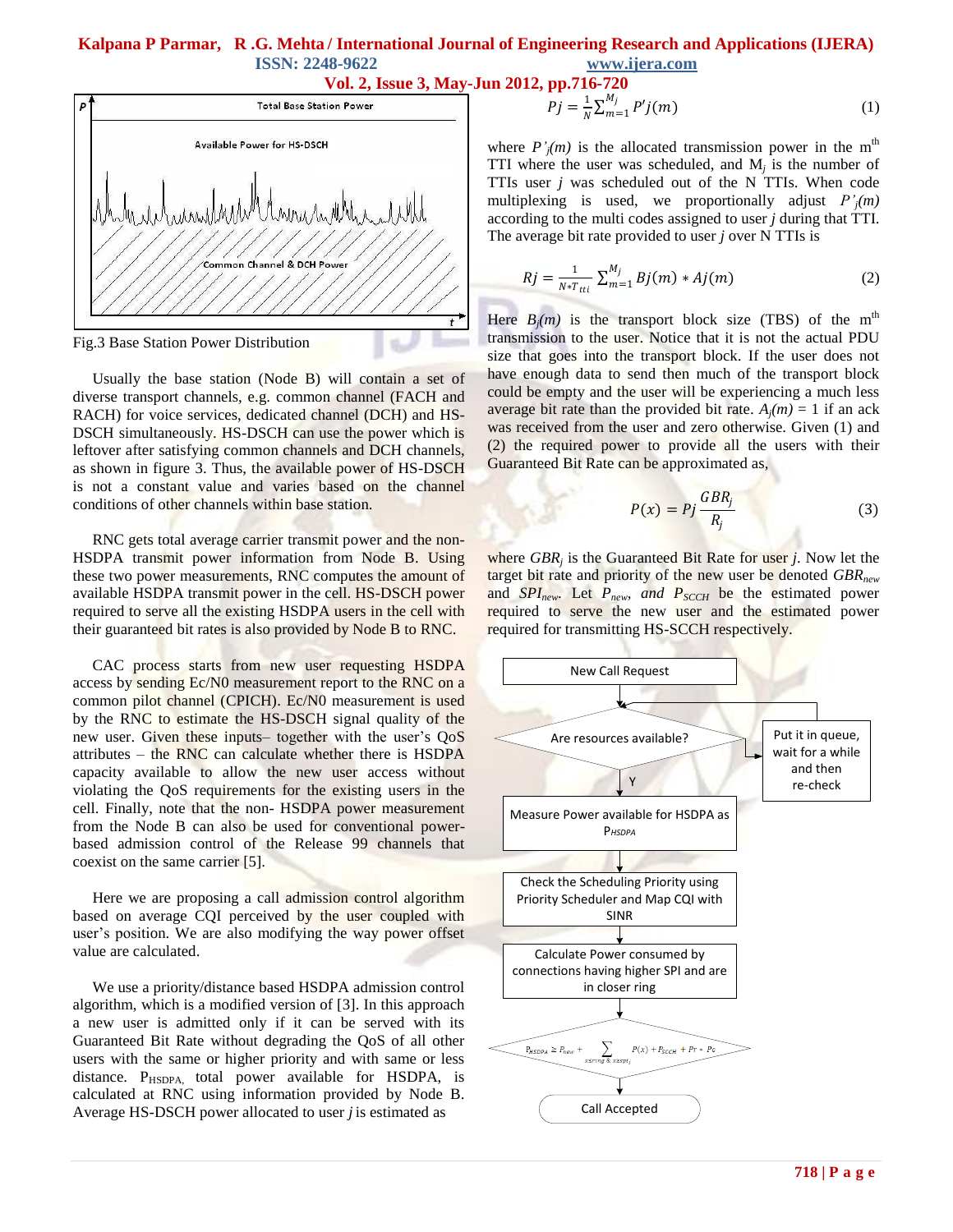**Vol. 2, Issue 3, May-Jun 2012, pp.716-720**

Fig.4 CAC Flow Chart

The new HSDPA user is admitted only if

$$
P_{HSDPA} \ge P_{new} + \sum_{x \le ing \& x \ge spi_j} P(x) + P_{SCCH} + Pr * Po(4)
$$

Here *Po* is safety power offset to compensate for potential estimation errors and to compensate for degradation in channel conditions. More power is required if channel conditions degrade to provide the same bit rate. First required power is calculated for each user with *n* CQI as degradation based on past performances and then it is summed up for all the connections to arrive at *Po. Pr* denotes the probability that all connections experience channel degradation at the same time.

#### **IV. PERFORMANCE ANALYSIS AND RESULTS**

A matlab program has been written to implement the above mentioned CAC. Although HSDPA power varies according to other loads, we have taken instantaneous HSDPA power as 10 Watts. System is having 13 users with three different priorities viz. 1, 2 and 3. We have divided the service area into three rings and have assigned priorities to each ring. UEs within 100m will have higher priority than UEs which are farther away. Similarly UEs between 101m and 200m will have higher priority than UEs which are farther away. UEs which are more than 200m away will have the least priority. Power consumer by control channel is estimated as 0.45 watt. Power offset is estimated at 32 dBm based on channel conditions.

Case I:

New user is 50m away from base station is requesting access to the HSDPA channel. Power requirement for the new user is estimated as 24dBm based on instantaneous channel conditions. New user is having priority as "2".

 New user is allowed to access the channel as power consumed by users with equal and higher priority and which are situated within the same ring as new user or in the nearer ring summed with power to be consumed by new user is 2.7885 watt, which is less than available 10W power. But this comes at the expense of lower bit rates for users which are farther away and having lower priority.

| <b>Call Admission Control for High Speed Downlink Packet Access</b> |                                                 |  |  |  |  |
|---------------------------------------------------------------------|-------------------------------------------------|--|--|--|--|
|                                                                     |                                                 |  |  |  |  |
| <b>New User Information:</b>                                        |                                                 |  |  |  |  |
| Power Required for New User (in dBm):                               | 24                                              |  |  |  |  |
| SPI of New Ilser:                                                   | $\overline{2}$                                  |  |  |  |  |
| Distance of New User from Base Station (in Meters):                 | 50                                              |  |  |  |  |
| <b>Existing System Information:</b>                                 |                                                 |  |  |  |  |
| <b>HSDPA Power (in Watt):</b>                                       | 10                                              |  |  |  |  |
| No of Active IIsers:                                                | 13                                              |  |  |  |  |
| <b>Priority of Active Users:</b>                                    | 1322133212131                                   |  |  |  |  |
| Power Used by Active Users (in dBm):                                | 30 24 27 28 30 30 25 24 27 24 30 30 27          |  |  |  |  |
| Distance of Existing Users from Base Station (in Meters):           | 225 60 180 120 260 270 90 58 195 55 245 225 190 |  |  |  |  |
| Power Used by Control Channel (in Watt):                            | 0.45                                            |  |  |  |  |
| Power Offset (in dBm):                                              | <b>Activate CAC</b><br>32                       |  |  |  |  |

Fig.5 Practical Application of Priority/Distance based CAC

#### Case II:

New user is 250m away from base station is requesting access to the HSDPA channel. Power requirement for the new user is estimated as 30dBm based on instantaneous channel conditions. New user is having priority as '3'.

 New user is not allowed to access the channel as power consumed by users with equal and higher priority and which are situated within the same ring as new user or in the nearer ring summed with power to be consumed by new user is 11.0064 watt, which is higher than available 10W power.

| <b>Call Admission Control for High Speed Downlink Packet Access</b> |                                        |                                                 |  |  |  |
|---------------------------------------------------------------------|----------------------------------------|-------------------------------------------------|--|--|--|
| <b>New User Information:</b>                                        |                                        |                                                 |  |  |  |
| Power Required for New User (in dBm):                               | 30                                     |                                                 |  |  |  |
| <b>SPI of New Ilser:</b>                                            | 3                                      |                                                 |  |  |  |
| Distance of New User from Base Station (in Meters):                 | 250                                    |                                                 |  |  |  |
| <b>Existing System Information:</b>                                 |                                        |                                                 |  |  |  |
| <b>HSDPA Power (in Watt):</b>                                       | 10                                     |                                                 |  |  |  |
| No of Active IIsers:                                                | 13                                     |                                                 |  |  |  |
| <b>Priority of Active Users:</b>                                    |                                        | 1322133212131                                   |  |  |  |
| Power Used by Active Users (in dBm):                                | 30 24 27 26 30 30 25 24 27 24 30 30 27 |                                                 |  |  |  |
| Distance of Existing Users from Base Station (in Meters):           |                                        | 225 60 180 120 260 270 90 58 195 55 245 225 190 |  |  |  |
| Power Used by Control Channel (in Watt):                            | 0.45                                   |                                                 |  |  |  |
| Power Offset (in dBm):                                              | 32                                     | <b>Activate CAC</b>                             |  |  |  |

Fig.6 Practical Application of Priority/Distance based CAC

By considering user's location for admission control we are able to increase the number of admitted users and number of satisfied users. This is due to the fact that UEs which are nearer to base station consumer less power than UEs which are farther away. But this comes at the expense of increase in number of unsatisfied users. But here we need to keep in mind that increase in satisfied users will be far higher than increase in unsatisfied users, especially when higher input parameters are considered.